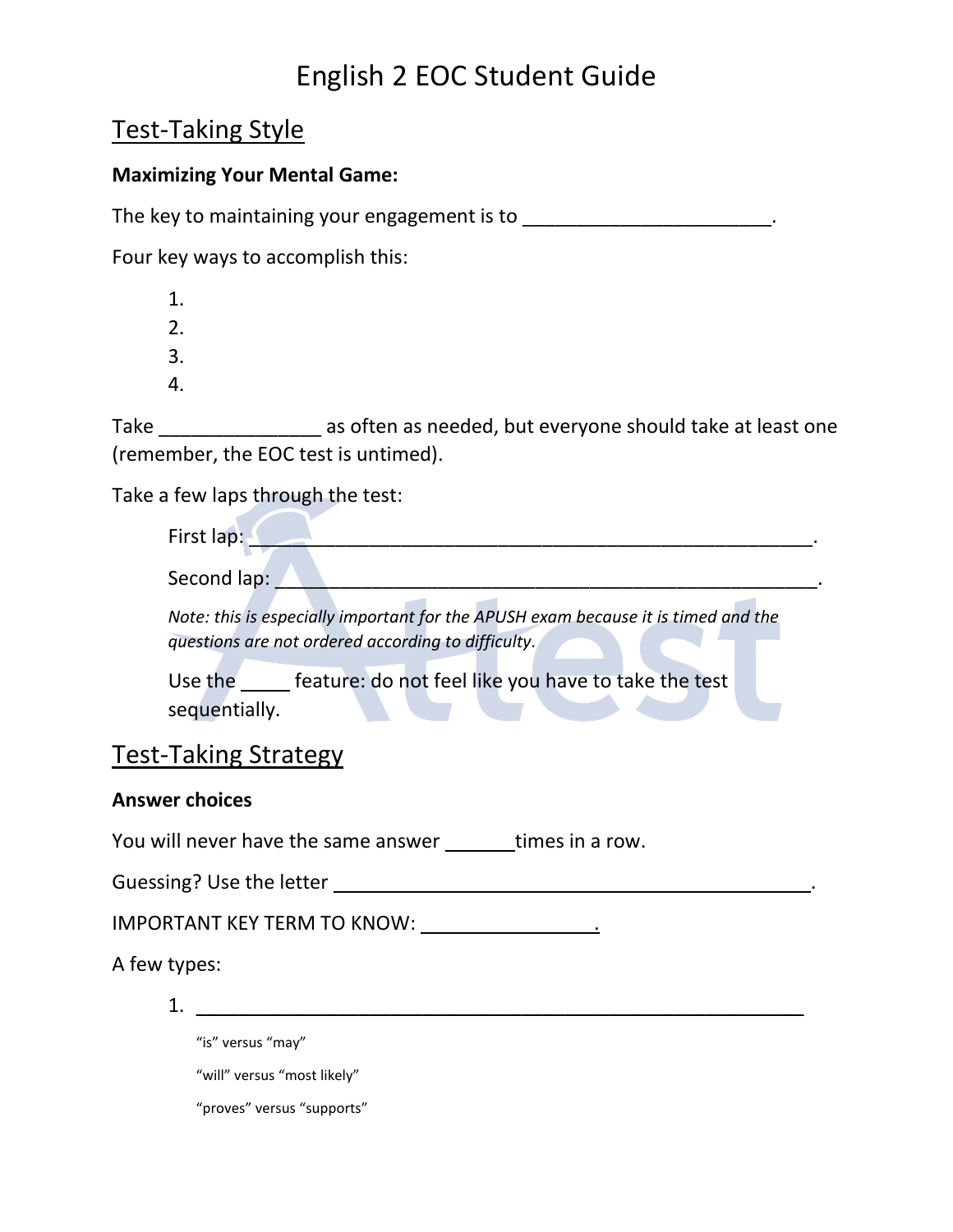| 2. |                                                                                                |
|----|------------------------------------------------------------------------------------------------|
|    | a. This is particularly big on $\sqrt{2}$ _______________, and $\sqrt{2}$ .                    |
| 3. | <u> 1989 - Johann Stoff, fransk politik (d. 1989)</u>                                          |
| 4. | <u> 1989 - Jan James James Barnett, amerikan bahasa (j. 19</u>                                 |
|    | "What was the American colonists' primary objection to the taxes<br>imposed by the Stamp Act?" |
|    | -It was the first time the British tried to control the colonies.                              |
|    | "The author thoroughly discusses"                                                              |
|    | Main idea: insert the word ____________ before the text reference.                             |
|    | What's the main idea of the passage?                                                           |
|    | What's the main idea of the passage?                                                           |
|    | What's the primary purpose of the first paragraph?                                             |
|    | What's the primary purpose of the ____________ first paragraph?                                |
|    | "NOT" and "EXCEPT"                                                                             |
|    | This is all psychological:                                                                     |
|    |                                                                                                |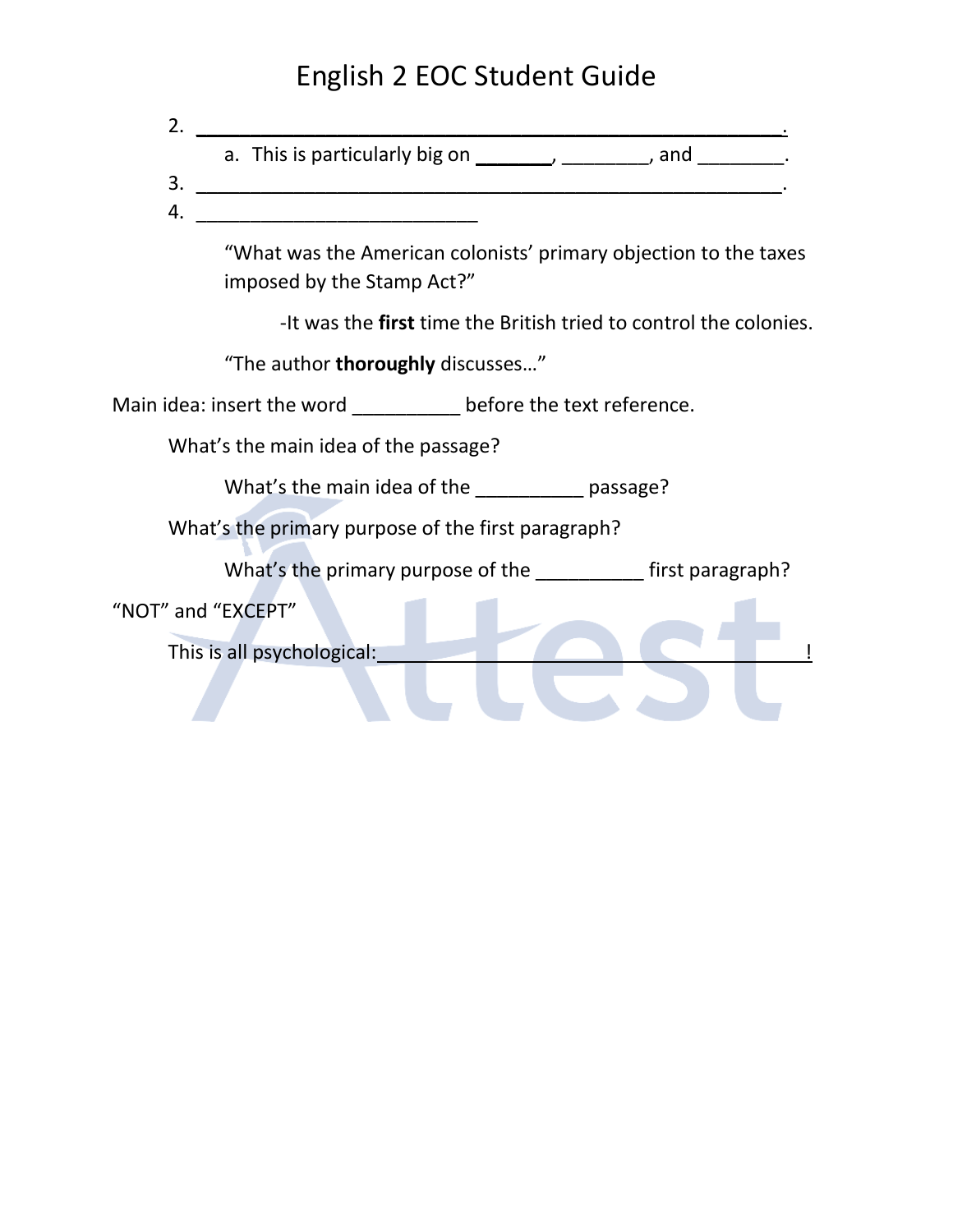### Question Wording

- "…most effectively…"
- "…least likely…"
- "…provides the best evidence…"

In reading a question, be sure to example a set of the set of the reading a question, be sure to translate anything written in a foreign language.

"Which statement best expresses a "Domino Theory" relationship between a nation falling to Communism and the likelihood of its neighbors succumbing to Communism?"

- 1. In the excerpt, the author anticipates which of the following objections to criticizing the ethics of free markets?
- 2. The author most likely uses the examples in the excerpt to highlight the:
- 3. The authors of the text would most likely attribute the differences in the electoral college result and the total vote count to:
- 4. Which choice most closely captures the meaning of the author's use of the term "unremarkable" as used in the excerpt?
- 5. In the excerpt, Jefferson characterizes the questions posed by Hamilton in his Federalist #12 as:
- 6. What function does the discussion of import tariffs serve in Andrew Jackson's remarks on the Tariff of Abominations?
- 7. Andrew Jackson would most likely have responded to Henry Clay's discussion of the Second National Bank's charter renewal by claiming that such a renewal: